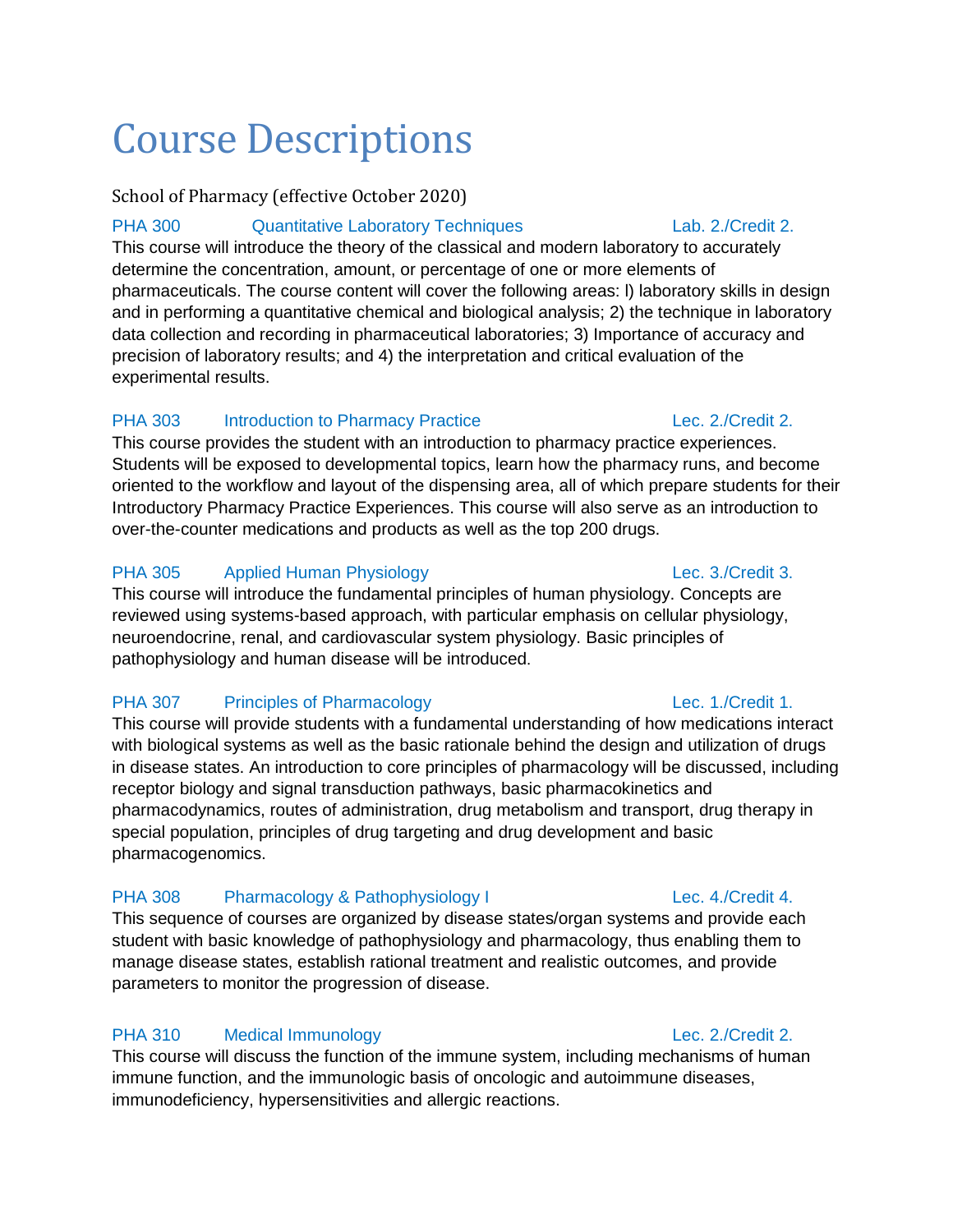### PHA 311 Physiological Chemistry **Physiological Chemistry Lec. 3./Credit 3.**

This course provides an overview of the chemical and physical properties of biomolecules, including carbohydrates, proteins, enzymes, lipids, nucleic acids, and vitamins. It focuses on the relationship of organic functional groups to these properties and their role in the activity of drugs. The course also focuses on intermediary metabolism and chemical interconversions in living systems.

### PHA 312 Drug Discovery, Design, and Development Lec. 3./Credit 3.

This course will provide students with a fundamental knowledge of drug discovery, design, and development with a pre-clinical focus. This knowledge includes both conventional, historical, and contemporary approaches to sourcing and developing new drugs, from natural sources through to rational drug design, lead optimization, and both in vitro and in vivo screening approaches for drug efficacy and safety, including computer-based methods, combinatorial chemistry, and high-throughput screening.

### PHA 314 Medicinal Chemistry I Lec. 4./Credit 4.

The focus of this two-course sequence is the chemistry of natural and synthetic drug entities, their physicochemical properties, methods of synthesis, sources, derivatives, modes of biotransformation, and structure activity relationships. In this course, a concerted effort is made to link the chemical structure of drugs to their pharmacological/pharmacokinetic/toxicity profiles. Prerequisites: PHA 314 Successful completion of PHA 311

# PHA 315 Pharmacists' Patient Care Process (PPCP) Lec. 3/Credit 3.

This course will introduce the concept of patient-centered care, and how to apply the pharmacists' patient care process to optimize health and medication outcomes. The particular focus of this course will be on collecting and assessing subjective patient data, including developing patient interviewing skills, review of health records and methods of medical documentation, with an emphasis on the importance of utilizing the data to formulate, implement, and follow-up on a care plan.

### PHA 316 Principles of Drug Information **Example 20** Lec. 3./Credit 3.

Drug information and informatics will be the primary focus of this course. Principles of drug information, drug information retrieval and analysis, literature evaluation, and verbal and written communication skills will be emphasized. Students will be able to utilize the drug information skills learned in this course to provide optimal pharmaceutical care in any pharmacy practice setting.

### PHA 317 Pharmaceutical Analysis **Lab. 3./Credit 3.**

This course explores the fundamentals of pharmaceutical analysis techniques and their applications in pharmaceutical research and development (both academic and industrial). Students receive a solid conceptual ground to understand the utility of particular analytical methods. It enables students to evaluate instrumentation choices when needed critically and to select the appropriate tools.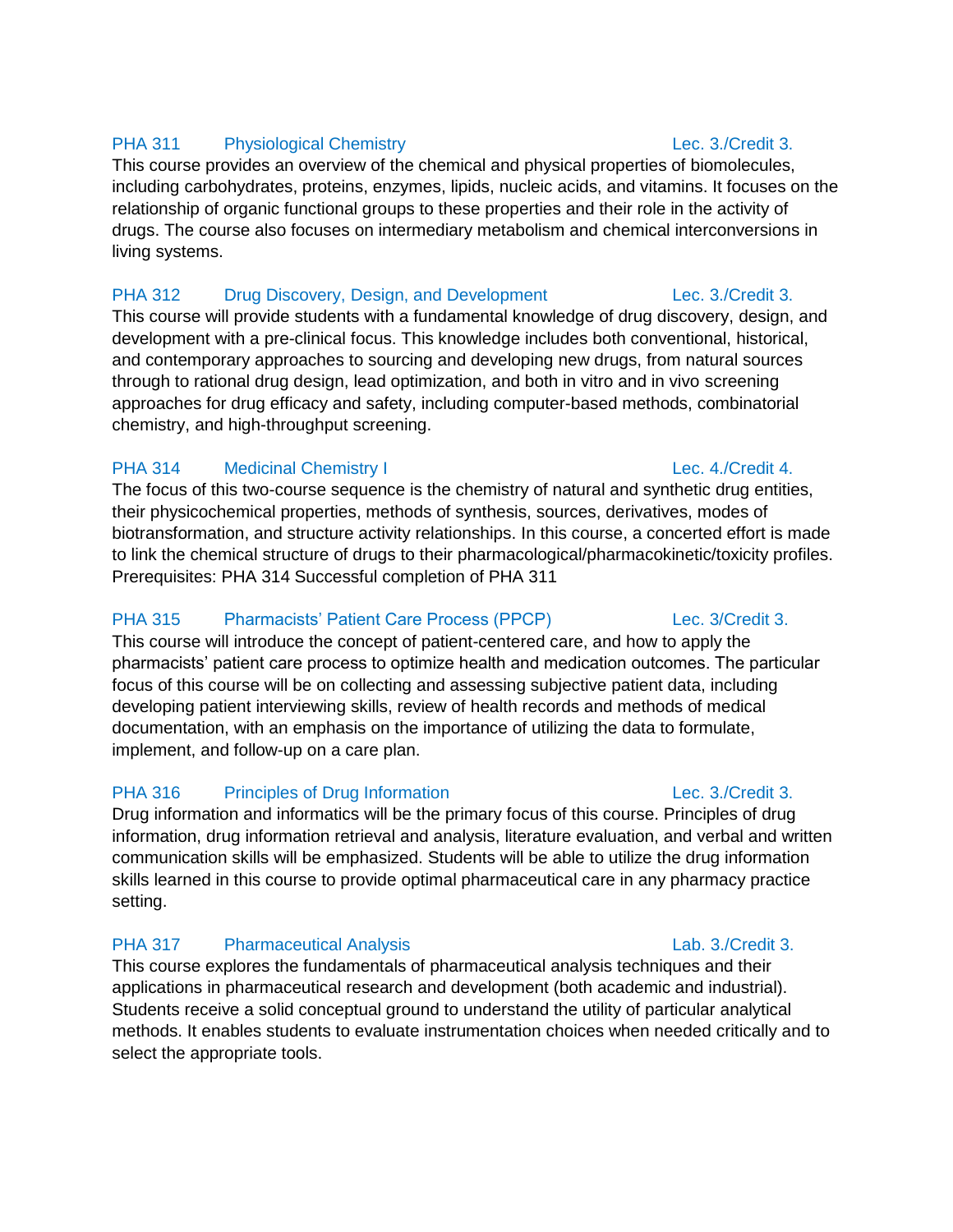### PHA 318 Responsible Conduct of Research Lec. 1./Credit 1.

This course familiarizes students with fundamental ethical issues in research. Course goals include l) gaining insights into responsible conduct of research, 2) acquiring knowledge on how to address the ethical problems appropriately, and 3) comprehending ethical issues and how to mitigate these situations. The seminars explore the best practices in research and experimental design, authorship, data management and record-keeping, intellectual property and ownership of data, as well as research misconduct and rigor and transparency, and discussion sessions focusing on ethical considerations for human and animal research subjects, conflicts of interest, mentoring, collaborations, peer review, laboratory safety, and research training, and environmental and societal impacts of scientific research. Note: This course meets or exceeds recent NIH Updates on the Requirement for Instruction in the Responsible Conduct of Research (NOT-OD- 10-019; requirements for instruction in the responsible conduct of research.

### PHA 319 Pharmaceutical Calculations I Lec. 2./Credit 2.

Pharmaceutical Calculations I will provide students with their first exposure to basic pharmaceutical calculations. This course is designed to provide students with information about basic medication orders/prescriptions and the mathematical calculations and abbreviations needed for interpretation of prescriptions.

# PHA 326 Pharmaceutical Calculations II Lec. 1./Credit 1

This course will continue to develop student knowledge by application of basic pharmaceutical calculations. Also, students will be introduced to basic clinical and pharmacokinetic calculations.

# PHA 370 Community IPPE Credit 1.

An introductory pharmacy practice experience (IPPE) designed to assist the student in actively participating in and experiencing the distributive functions of pharmacy in the community pharmacy practice setting. The community pharmacy practice setting experience is divided into six main areas of experience: prescription processing and compounding, over the counter products, patient counseling and education, pharmacy administration and management, pharmacy law, and team interaction/education. Prerequisites: Successful completion of all P-1 level didactic courses.

# PHA 371 Biopharmaceutics I Lec. 3./Credit 3.

This course is designed to help students to understand physico-chemical and biological factors, which affect the stability, kinetics, bioavailability and bioequivalence of drugs in dosage forms. It will also focus on the design, preparation, evaluation and use of liquid dosage forms. Calculations, metrology, and laboratory exercises are also emphasized.

# PHA 373 Biopharmaceutics I Lab Lab Lab. 3./Credit 1.

This course is designed to help students to understand physico-chemical and biological factors, which affect the stability, kinetics, bioavailability and bioequivalence of drugs in dosage forms. It will also focus on the design, preparation, evaluation and use of liquid dosage forms. Calculations, metrology, and laboratory exercises are also emphasized.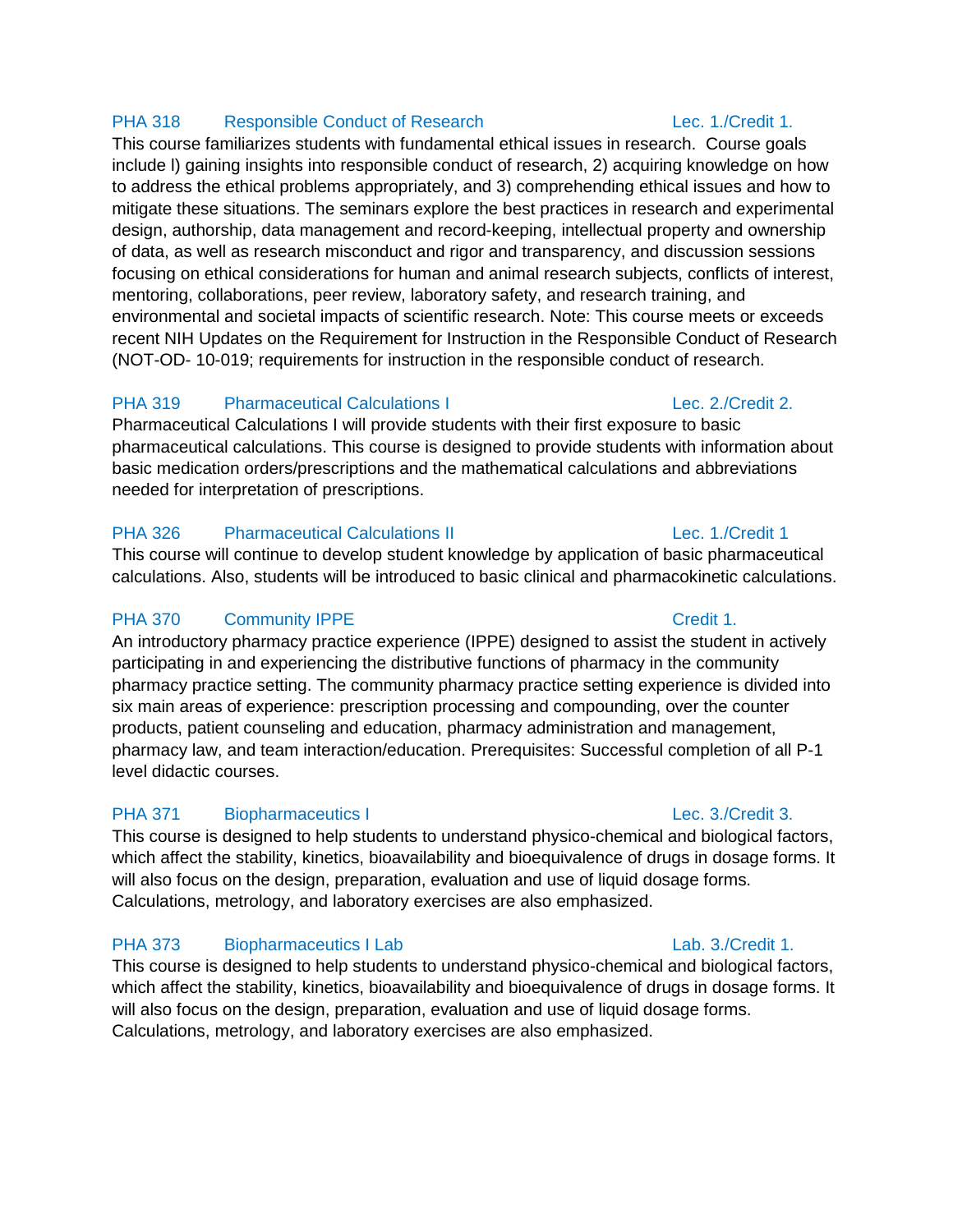### PHA 372 Biopharmaceutics I Lec. 3./Credit 3.

This course is designed to help students to understand physico-chemical and biological factors, which affect the stability, kinetics, bioavailability and bioequivalence of drugs in dosage forms. It will also focus on the design, preparation, evaluation and use of liquid dosage forms. Calculations, metrology, and laboratory exercises are also emphasized.

# PHA 374 Biopharmaceutics I Lab Lab Lab Lab. 3./Credit 1.

This course is designed to help students to understand physico-chemical and biological factors, which affect the stability, kinetics, bioavailability and bioequivalence of drugs in dosage forms. It will also focus on the design, preparation, evaluation and use of liquid dosage forms. Calculations, metrology, and laboratory exercises are also emphasized.

# PHA 399 Research Capstone Credit 0.

Capstone course designed to provide students with an opportunity to demonstrate their knowledge and apply theory to practice through a practical experience in a research environment.

# PHA 405 Pharmacology & Pathophysiology II Lec. 4./Credit 4.

This sequence of courses are organized by disease states/organ systems and provide each student with basic knowledge of pathophysiology and pharmacology, thus enabling them to manage disease states, establish rational treatment and realistic outcomes, and provide parameters to monitor the progression of disease.

# PHA 406 Pharmacology & Pathophysiology III Lec. 4./Credit 4.

This sequence of courses are organized by disease states/organ systems and provide each student with basic knowledge of pathophysiology and pharmacology, thus enabling them to manage disease states, establish rational treatment and realistic outcomes, and provide parameters to monitor the progression of disease.

# PHA 410 Therapeutics I Lec. 3./Credit 3.

This systems-based course series will develop student knowledge and skills for therapeutic management of disease, based on application of medicinal chemistry, pharmacology, physiology, and pathophysiology concepts. The first course in this series will review selected diseases of the gastrointestinal system and nutrition, and discuss strategies for patient evaluation and treatment.

# PHA 412 Therapeutics II and the control of the control of the control of the control of the control of the control of the control of the control of the control of the control of the control of the control of the control of

This systems-based course series will develop student knowledge and skills for therapeutic management of disease, based on application of medicinal chemistry, pharmacology, physiology, and pathophysiology concepts. The second course in this series will review selected neurological and psychiatric diseases, and discuss strategies for patient evaluation and treatment.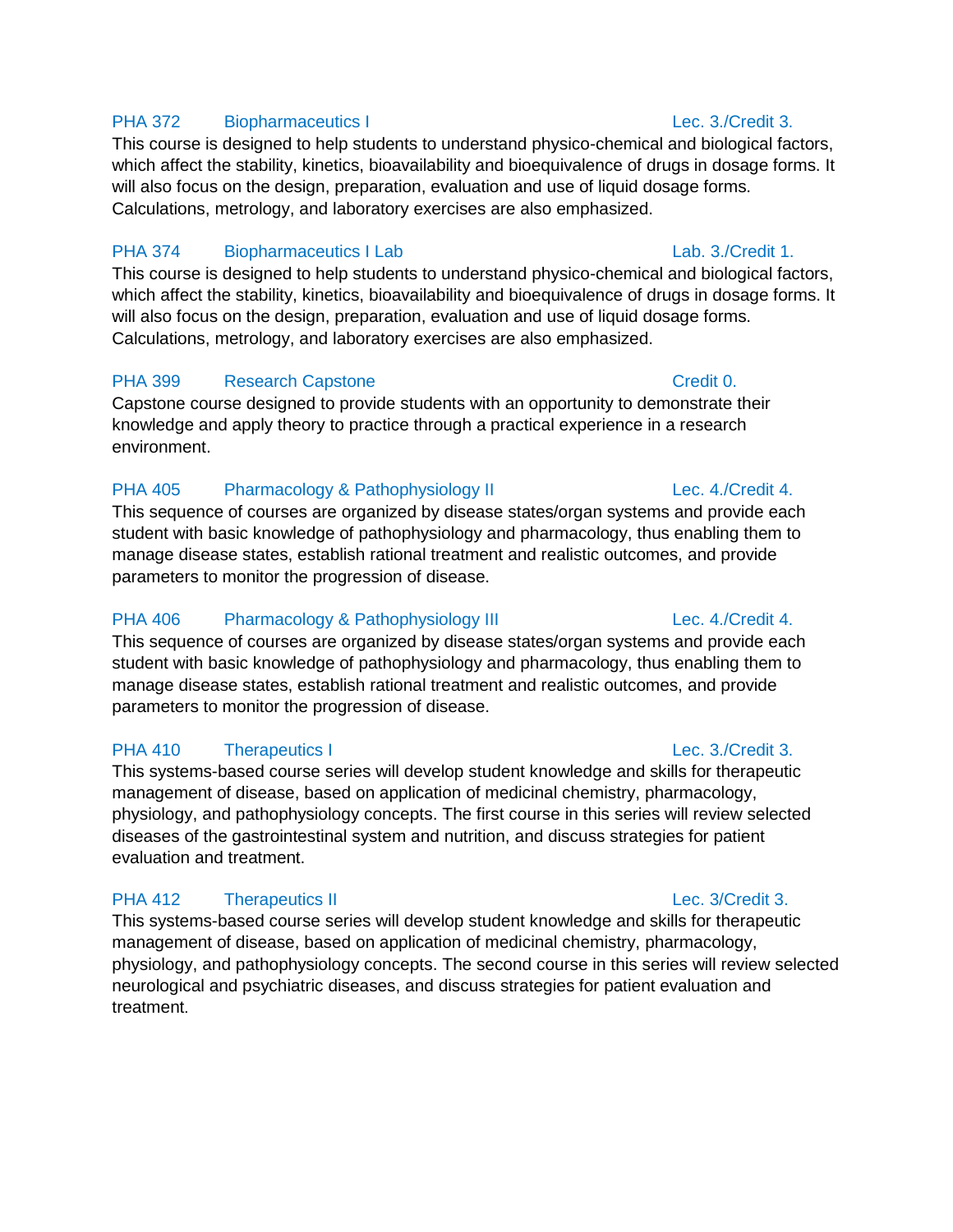### PHA 413 Medicinal Chemistry II Lec. 4./Credit 4.

The focus of this two-course sequence is the chemistry of natural and synthetic drug entities, their physicochemical properties, methods of synthesis, sources, derivatives, modes of biotransformation, and structure activity relationships. In this course, a concerted effort is made to link the chemical structure of drugs to their pharmacological/pharmacokinetic/toxicity profiles. Prerequisites: PHA 413 Successful completion of all P-1 level courses.

# PHA 415 Pharmacists' Patient Care Process (PPCP) Lec. 3/Credit 3.

This course will introduce the concept of patient-centered care, and how to apply the pharmacists' patient care process to optimize health and medication outcomes. The particular focus of this course will be on collecting and assessing subjective patient data, including developing patient interviewing skills, review of health records and methods of medical documentation, with an emphasis on the importance of utilizing the data to formulate, implement, and follow-up on a care plan.

### PHA 416 Biostatistics and Research Methods Lec. 3./Credit 3

This course introduces students to the basic concepts of biostatistics and research. Basic concepts will include understanding the research question, hypothesis, methodology, data collection and analysis, results, and conclusion. Students will develop and write a mini proposal that encompasses these basic principles. This proposal will be implemented and completed by the end of the course. Students will also gain experience with writing abstracts and developing scientific posters to present findings of research studies. Prerequisite: Successful completion of all P-1 level courses.

# PHA 417 PPCP Skills Lab **Lab 2.** Credit 1.

This course will develop knowledge and skills in pharmacist patient assessment techniques. Students will learn to perform basic patient subjective and objective assessment related to provision of patient care, including patient interviewing, obtaining medical history, vital signs assessment, and point-of-care testing.

# PHA 418 Applied Therapeutics Laboratory I Lab. 3/Credit 1.

In this course series, students will apply knowledge of the pharmacist's patient care process to formulate, implement, and follow-up on a care plan for the disease management of patient casebased scenarios across a variety of clinical settings. Disease states discussed will be integrated with concurrent topics assessed in the Therapeutics I—II course series. As the course series progresses, increasing complexity will be applied, incorporating comorbidities and complicated patient courses based on previously acquired pharmacotherapy knowledge.

# PHA 420 Principles of Toxicology **Example 2.** Lec. 2./Credit 2.

This course provides the basic concepts of toxicology. This course also serves to alert pharmacy students to commonly occurring exposures; to instruct students as to what symptoms are presented and the actions or recommendations to make in instances of accidental poisoning.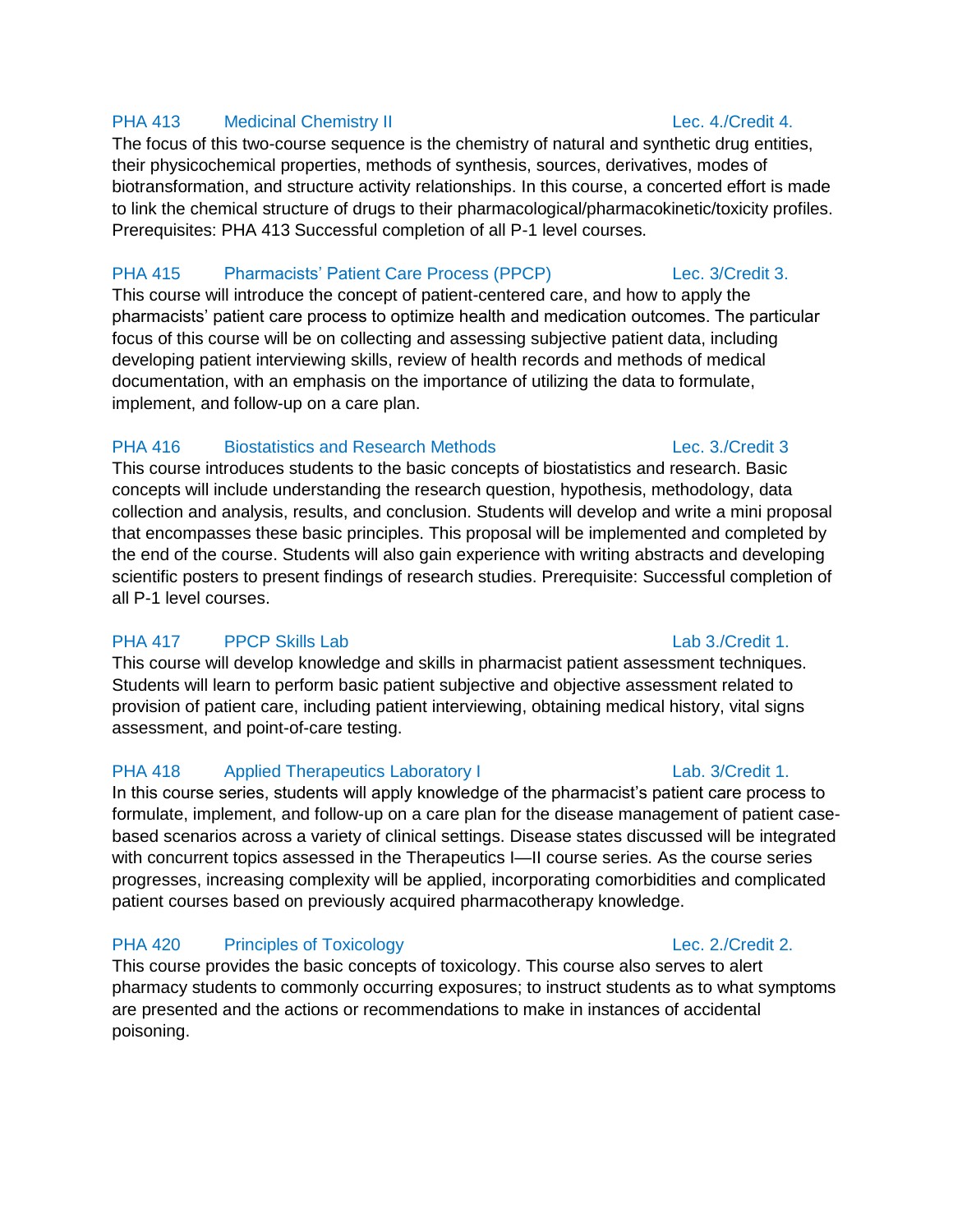### PHA 432 Healthcare Administration I Lec. 2./Credit 2.

This course focuses on the structure and organization, delivery, regulation, and financing of the American healthcare system. Pharmacy, its role and responsibilities in the healthcare system, public health, and its interaction with other health occupations is discussed. Reimbursement issues in healthcare are introduced and implications upon the practice of health care are discussed. This course covers the functions of management and administration (planning, organization, staffing, direction, and controlling) applied to pharmacy practice in the community and institutional settings. Contemporary management principles for the solution of these problems are discussed, in addition to introduction to basic management principles and methods; and entrepreneurial, social and economical aspects of practice. Prerequisite: Successful completion of all P-1 level courses.

### PHA 433 General Pharmacology I Lec. 3./Credit 3.

This course provides students with a fundamental understanding of how medications interact with biological systems as well as the primary rationale behind the design and utilization of drugs in disease states. The course content will focus on the core principles of pharmacology. Topics include receptor biology and signal transduction pathways, basic pharmacokinetics and pharmacodynamics, routes of administration, drug metabolism and transport, drug therapy/toxicology in special populations, principles of drug targeting and drug development, and basic pharmacogenomics.

### PHA 434 General Pharmacology II Changes and Case of the Case of the Lect 3./Credit 3.

The course provides each student with basic knowledge of pathophysiology and pharmacology, organized by disease states and organ systems. This approach enables students to manage disease states, establish rational treatment and realistic outcomes, and provide parameters to monitor the progression of the disease.

### PHA 461 Pharmacokinetics Lec. 4./Credit 4.

This course is designed to provide the essential skills for employing pharmacokinetic principles in the selection and evaluation of drug therapy. It will focus on principles of drug therapy, evaluation, selection, and therapeutic monitoring with emphasis on clinically functional approaches to the design of dose regimens, and pharmacokinetics of select drugs in special patient populations and disease states. This course includes a required calculations laboratory period. Prerequisite: Successful completion of all P-1 level courses.

### PHA 462 Pharmacokinetics Laboratory **Labulation Cabonatory** Lab. 3./Credit 1.

This course is designed to provide the essential skills for employing pharmacokinetic principles in the selection and evaluation of drug therapy. It will focus on principles of drug therapy, evaluation, selection, and therapeutic monitoring with emphasis on clinically functional approaches to the design of dose regimens, and pharmacokinetics of select drugs in special patient populations and disease states. This course includes a required calculations laboratory period. Prerequisite: Successful completion of all P-1 level courses.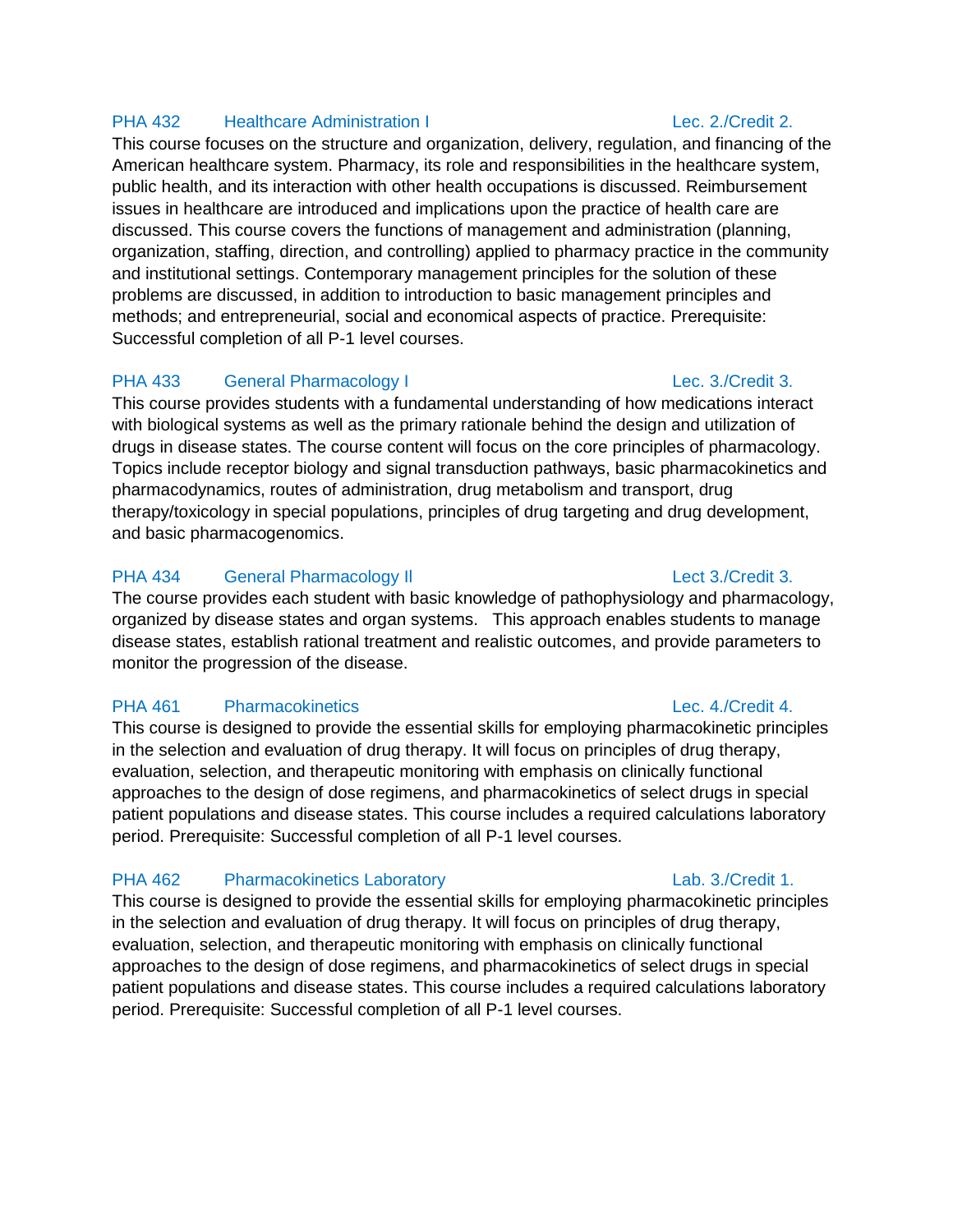### PHA 470 Institutional IPPE Credit 1.

An introductory pharmacy practice experience (IPPE) designed to assist the student in actively participating in and experiencing the distributive functions of pharmacy in the institutional pharmacy practice settings. The institutional pharmacy practice experience is divided into seven main areas of experience: drug distribution, manufacturing activities, dissemination of drug and product information, patient counseling and education, pharmacy administration and management, pharmacy law, and team interaction/ education. Prerequisites: Successful completion of all P-2 level didactic courses.

# PHA 499 Research Externship Credit 1.

By arrangement with a selected research setting, students engage in a supervised research experience.

# PHA 501 Pharmaceutical Care V Lec. 3./Credit 3.

This course is designed to familiarize the student with nonprescription drugs and products or over-the-counter medications. Emphasis will be placed on the pharmacology of the drugs, potential disease states in which the drugs are utilized, self-administration techniques, consideration in selection of a product, and patient counseling. Prerequisite: Successful completion of all P-1 and P-2 level courses.

# PHA 511 Therapeutics IV **Lec. 4./Credit 4.**

This systems-based course series will develop student knowledge and skills for therapeutic management of disease, based on application of medicinal chemistry, pharmacology, physiology, and pathophysiology concepts. The third course in this series will review selected diseases of the respiratory system and cardiovascular system, and discuss strategies for patient evaluation and treatment.

### PHA 513 Therapeutics IV **Lec. 4./Credit 4.**

This systems-based course series will develop student knowledge and skills for therapeutic management of disease, based on application of medicinal chemistry, pharmacology, physiology, and pathophysiology concepts. The fourth course in this series will review selected diseases of the renal system and endocrine system, and discuss strategies for patient evaluation and treatment.

# PHA 515 Principles of Drug Design **Phase Community** Lec. 2./Credit 2.

This course is designed to provide the interested student with specific information concerning those concepts and techniques involved in the identification and preparation of new drug entities. Successful completion of this course would provide the student with advanced knowledge concerning the chemical aspects of drug action and toxicity.

# PHA 516 Therapeutics V and the control of the Lec. 3./Credit 3.

This systems-based course series will develop student knowledge and skills for therapeutic management of disease, based on application of medicinal chemistry, pharmacology, physiology, and pathophysiology concepts. The fifth course in this series will review selected infectious diseases, and discuss strategies for patient evaluation and treatment.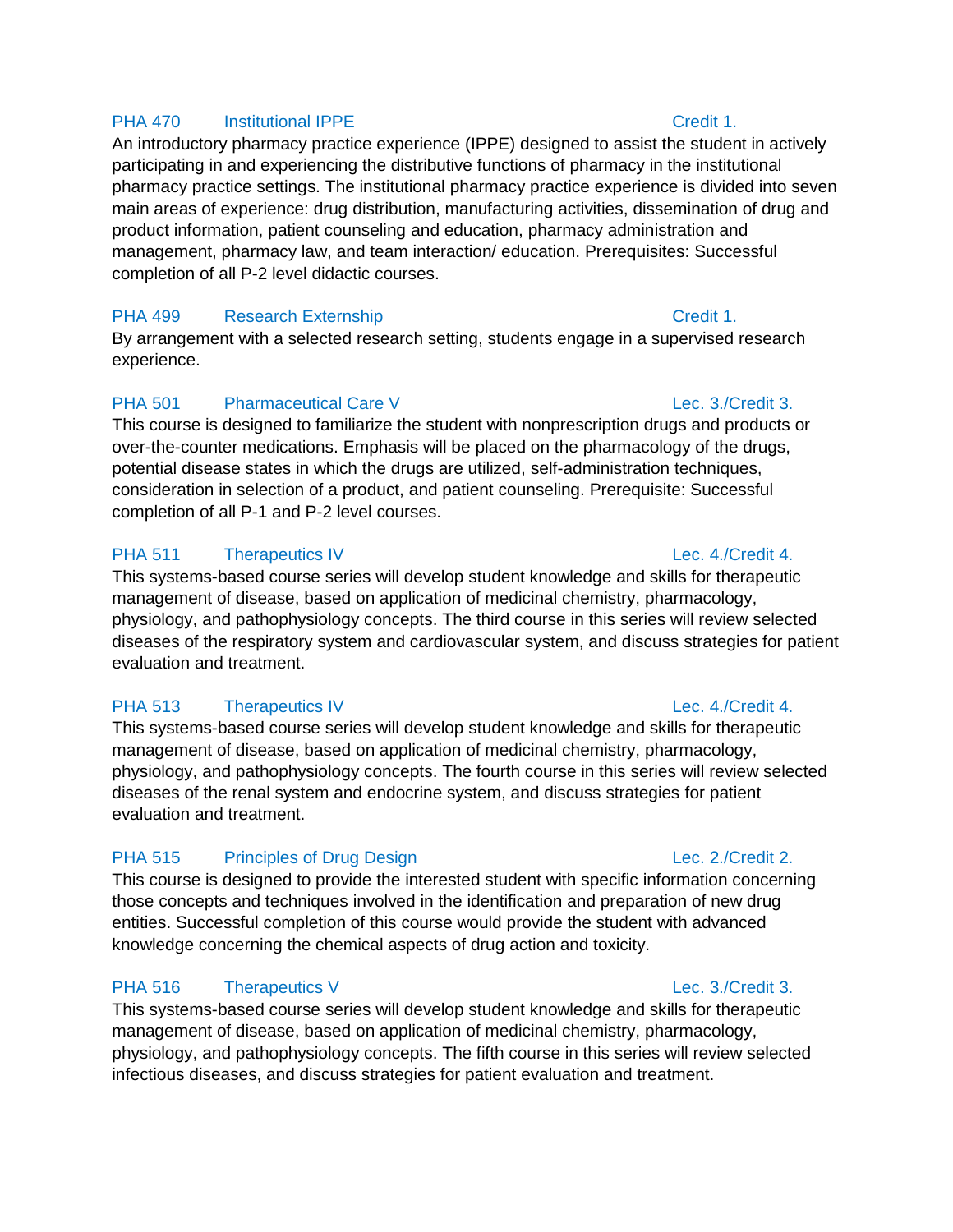### PHA 517 Applied Therapeutics Laboratory II Lab. 3./Credit 1.

In this course series, students will apply knowledge of the pharmacist's patient care process to formulate, implement, and follow-up on a care plan for the disease management of patient casebased scenarios across a variety of clinical settings. Disease states discussed will be integrated with concurrent topics assessed in the Therapeutics III—IV course series. As the course series progresses, increasing complexity will be applied, incorporating comorbidities and complicated patient courses based on previously acquired pharmacotherapy knowledge.

# PHA 518 Therapeutics VI Lec. 3./Credit 3.

This systems-based course series will develop student knowledge and skills for therapeutic management of disease, based on application of medicinal chemistry, pharmacology, physiology, and pathophysiology concepts. The final course in this series will review selected rheumatologic, hematologic, and oncologic diseases, and discuss strategies for patient evaluation and treatment.

### PHA 520 Applied Therapeutics Laboratory III CHA Lab. 3./Credit 1.

In this course series, students will apply knowledge of the pharmacist's patient care process to formulate, implement, and follow-up on a care plan for the disease management of patient casebased scenarios across a variety of clinical settings. Disease states discussed will be integrated with concurrent topics assessed in the Therapeutics V-VI course series. As the course series progresses, increasing complexity will be applied, incorporating comorbidities and complicated patient courses based on previously acquired pharmacotherapy knowledge.

# PHA 522 Toxicology and Poison Control Control Change Lec. 2./Credit 2.

This course provides the basic concepts of toxicology. This course also serves to alert pharmacy students to commonly occurring exposures; to instruct students as to what symptoms are presented and the actions or recommendations to make in instances of accidental poisoning.

### PHA 532 Pharmacy Law and Ethics **Lec. 2./Credit 2.**

The basic principles of law are reviewed as they relate to the practice under federal, state, and local regulation. The special problems involving the control of narcotics, poisons, and other controlled substances are reviewed. Some laws relative to business activities and discussions of professional ethics are also included. Prerequisite: Successful completion of all P-1 and P-2 level courses.

# PHA 533 Managed Health Care Lec. 2./Credit 2.

This course is designed to introduce professional pharmacy students to the complexity of our health care delivery system and to provide fundamental information on management of pharmaceuticals in various payer segments. Emphasis will be placed on understanding the key players in the healthcare system, the fundamentals of formulary management, key issues that affect the pharmaceutical industry, and opportunities for pharmacists in managed care.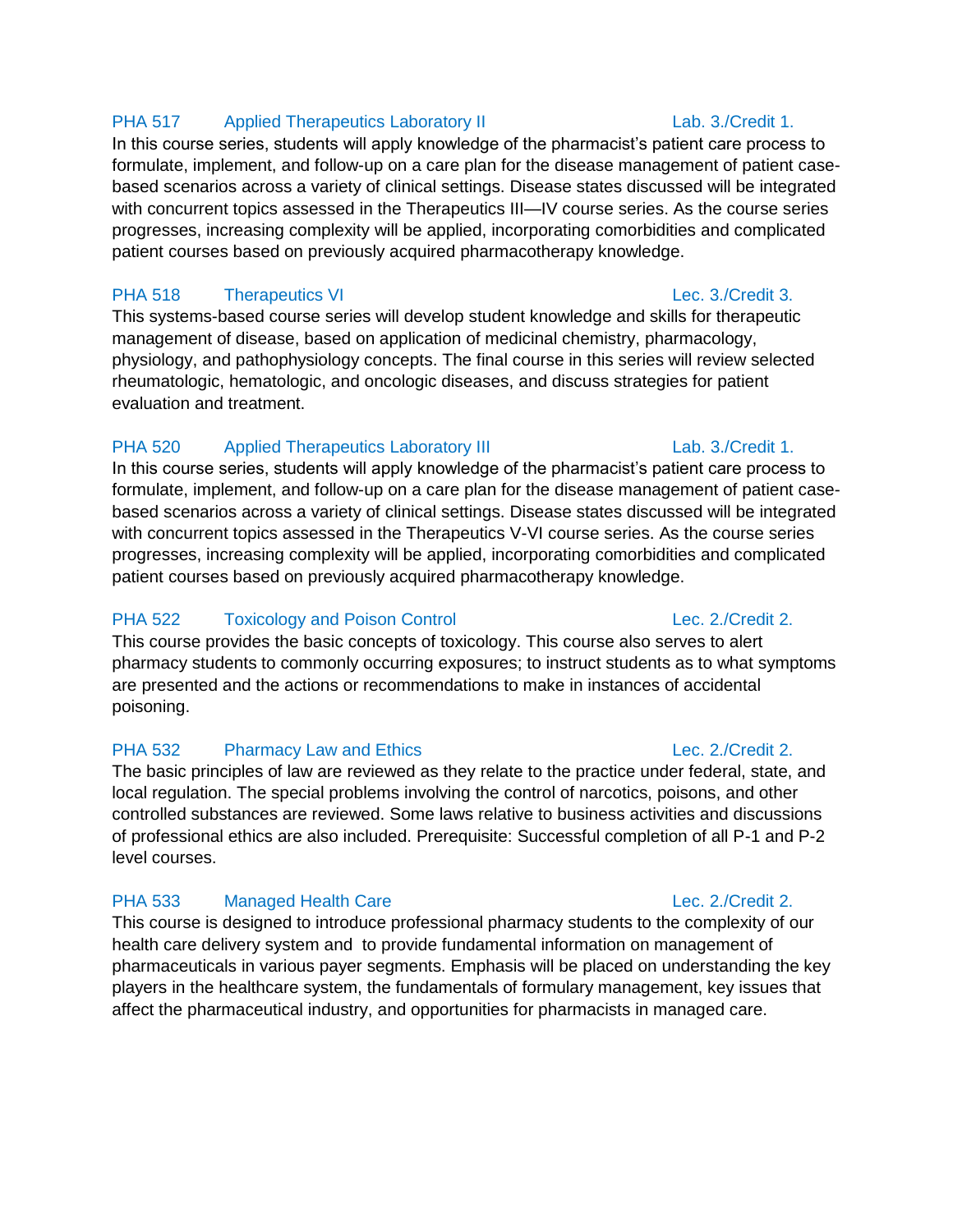### PHA 534 Pharmacogenomics Lec. 2./Credit 2.

This course discusses how genes affect an individual's response to drugs. An understanding of pharmacogenomics requires dual understanding of the basics of genetics and pharmacology. Students will learn how individual genetic information can be used to tailor drugs to patients to maximize efficacy and minimize adverse drug reactions. Topics that will be covered include: fundamentals of pharmacogenomics, interpretation of pharmacogenomic test results, literature evaluation and use of evidence-based guidelines, case based scenarios and implementation of pharmacogenomics in health care settings.

### PHA 535 Independent Study I Ind./Credit 2.

The objectives of the course are to provide students with an opportunity to explore and analyze health care topics in depth. The exploratory aspect of the course requires students to perform and complete an independent project (of their choice with approval by the course coordinators) related to an administrative principle, concept of trend that currently impacts the profession of pharmacy. The analytical aspect of the course requires students to participate in weekly briefings that will discuss traditional and controversial pharmacy administration issues.

### PHA 536 Independent Study II and the contract of the lind./Credit 2.

The objectives of the course are to provide students with an opportunity to explore and analyze health care topics in depth. The exploratory aspect of the course requires students to perform and complete an independent project (of their choice with approval by the course coordinators) related to an administrative principle, concept of trend that currently impacts the profession of pharmacy. The analytical aspect of the course requires students to participate in weekly briefings that will discuss traditional and controversial pharmacy administration issues. Students who complete PHA 535 must complete a different independent project for PHA 536.

### PHA 539 Behavioral Psychology **Lec. 2./Credit 2.**

The student is provided with an understanding of behavioral psychology and in particular the psychology of the chronically ill. The course attempts to improve the professionalism exhibited by students in their patient interactions and their associations with other members of the health care team.

### PHA 545 Healthcare Administration II CHA 645 Lec. 3./Credit 3.

This course will provide the students pharmacy management principles that relate to contemporary pharmacy practice and present an introduction to the fundamentals of health outcomes research and pharmacoeconomic analysis. The overall goals of this course are to familiarize the student and provide basic tools in order to develop and deliver patient-centered pharmaceutical care services. Students will be exposed to pharmacoeconomic articles and participate in discussions which will provide them with tools useful to address the difficulties associated with implementing programs. Through an active learning process, students will follow and interpret current issues that are shaping pharmaceutical and medical care as they discover the impact these events will have in shaping their future practice.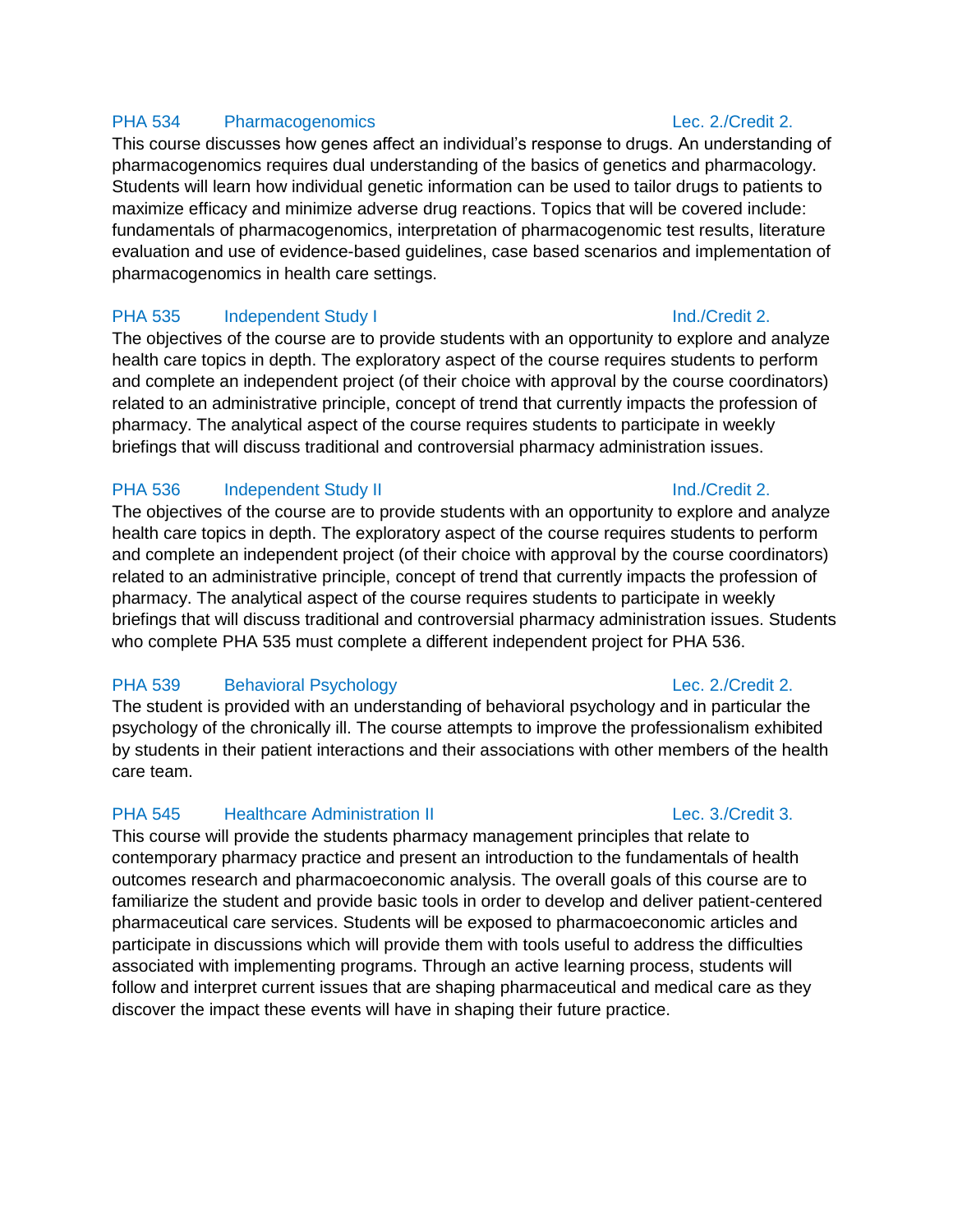# PHA 561 Analytical Methods in the Pharmaceutical Sciences Lec 2./Credit 2

This course sequence is designed to provide the student the opportunity to learn various assay procedures and research methodologies in chemistry, pharmacology, chemotherapy, pharmaceutics and enzymology.

# PHA 562 Clinical Pharmacokinetics Lec. 2./Credit 2.

This course is designed to focus on strategies of developing and operating clinical pharmacokinetic or Therapeutic Drug Monitoring Services (TDMS). The course does not focus on manipulating pharmacokinetic equations to calculate drug dosages. It addresses the following areas: the environment in which the services are offered, the process involved in individualizing drug dosing, therapeutic/ pharmacodynamic monitoring and patient outcome assessment. The course will further address more detailed dosing concepts in special populations than provided in the foundation course in pharmacokinetics.

# PHA 563 Introduction to Public Health **Lec. 2./Credit 2.**

The objective of this elective course is to provide students with an understanding of the concepts and the importance of public health as a science and its goal of maximum health for all. Students will gain a thorough understanding of public health promotion and disease prevention strategies especially relating to underserved, at-risk populations.

# PHA 564 Advanced Dosage Form Technology Lec. 2./Credit 2.

This course will be concerned with the design, the technology, engineering principles and the biopharmaceutical aspects of non-sterile dosage forms. The course will guide the student from discovery of a new drug substance to the final delivery system. Initially the student will learn the physical-chemical information required by the industrial formulator, how it is collected and how it is used to decide on the final dosage forms.

# PHA 570 Elective IPPE Credit 1.

The elective introductory pharmacy practice experience (IPPE) is designed to expose students to additional areas of pharmacy practice. Elective opportunities are available in administration, association management, consulting, disease state management, geriatrics, home health, managed care, nuclear pharmacy, nutrition, oncology, pharmaceutical industry, regulatory affairs, and toxicology. Other elective opportunities are available upon approval by the Director of Experiential Education. Prerequisites: Successful completion of all P-1, P-2 and P-3 level didactic courses.

# PHA 572 Alternative Medicine **Lec. 2./Credit 2.**

This course is designed to provide the student with a basic knowledge about alternative practices used by patients as a self-medication option or in conjunction with physician ordered procedures in the United States as well as in other countries. The course's approach is to present pharmacy students with the intellectual foundations and tools to understand the great diversity among different cultures in their self-medication practices. The student will be exposed to current information on herbs that are available in U.S. pharmacies so they can offer counseling to patients on the. risks and benefits of using alternative medicine.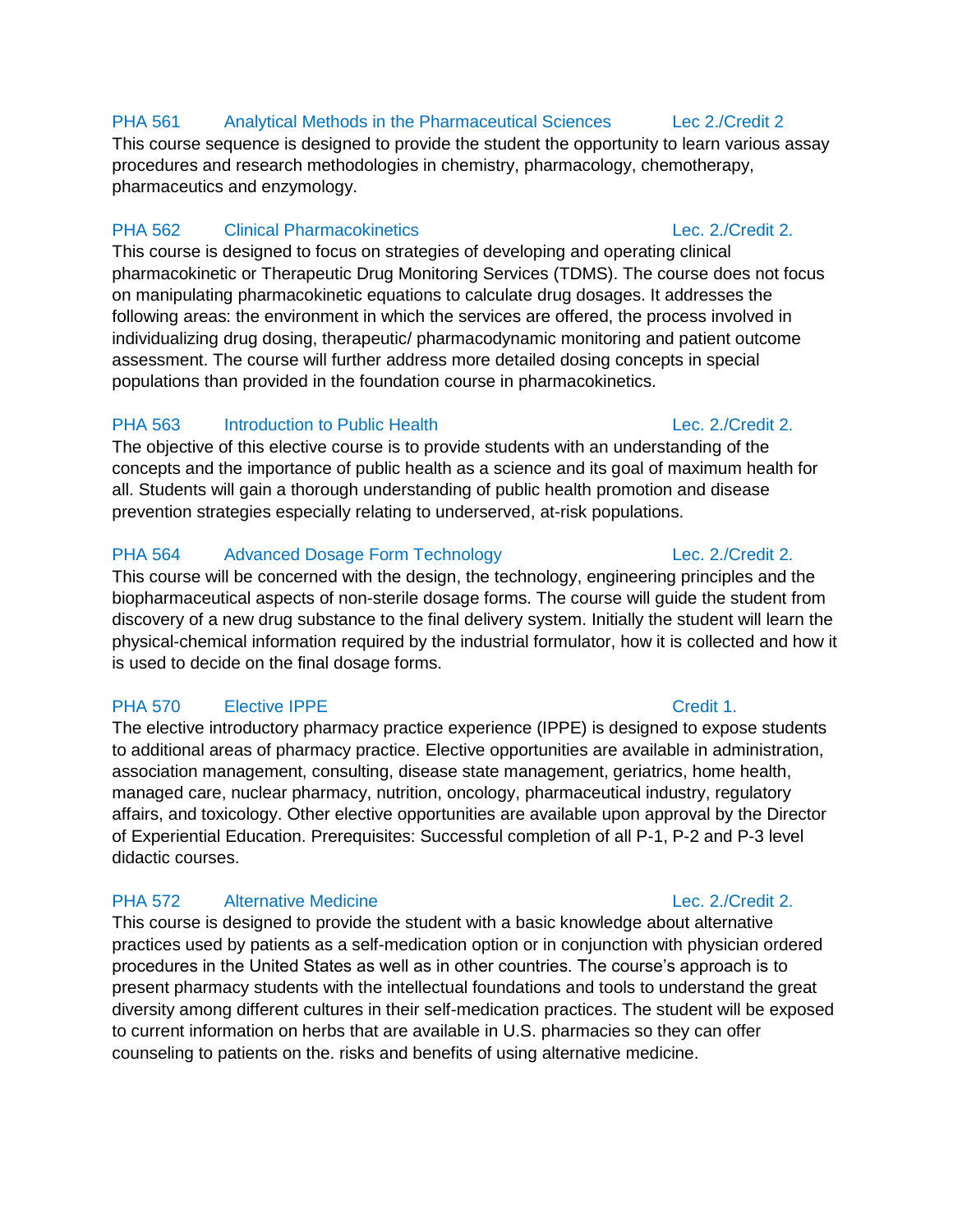### PHA 574 Pharmacy Practice Lab **Lab 1.1 Credit 4.**

This laboratory experience will simulate the actual practice of pharmacy in both retail and institutional settings. Students will learn the fundamentals of processing and filling a prescription or doctor's drug order. He or she will gain experience in compound- ing medications, preparing sterile products, recommending over- the-counter medications, and counseling patients. Prerequisite: Successful completion of all P-1, P-2 level courses, and P-3 Fall semester courses. Exceptions to this prerequisite policy will only be granted at the Dean's discretion.

### PHA 576 Nuclear Pharmacy Lec. 2./Credit 2.

This course focuses on the study of radionuclides, their characteristics and detection, including the physics of radioactive decay, in-depth study of the interaction of radiation with matter and the primary means of detection. Emphasis is placed on the radio-nuclides used in medicine. Mathematics, as it pertains to the measurement of radioactivity, and the phenomena decay are covered in detail. Radiation protection and health physics are discussed as they apply to the practice of nuclear pharmacy.

### PHA 577 Natural Products Lec. 2./Credit 2.

This course encompasses a study of drugs obtained from natural sources. The botanical and animal origins of such drugs, their historical importance, physiochemical properties, and their pharmacological applications are discussed. Basic terminology associated with the area of pharmacognosy as well as extraction and purification procedures for natural drugs are also discussed.

### PHA 582 Drugs of Abuse Lec. 2./Credit 2.

This course is designed to give the student a basic introduction to the area of substance abuse and dependency. It is intended that upon completion of this course the student will have an appreciation for the terminology and diagnostic criteria appropriate to this area.

### PHA 587 Health Disparities and Service Learning Lec. 2./Credit 2.

Students will become familiar with the nation's agenda for health improvement of its citizens. They will learn about health disparities in general, and focus on the six leading disparities identified in President Clinton's Health Initiative. Students will explore etiologies, statistics, severity, implications and possible solutions of the various disparities. Students will also be introduced to the concept of service learning and volunteerism in programs that target underserved populations. They will be shown how they can make a difference in their communities and the lives of the patients they serve.

### PHA 590 Pediatric Pharmacotherapy **Lec. 2./Credit 2.**

The objective of the course is to present basic therapeutic principles and unique problems associated with pediatric drug therapy so that the students can more effectively participate in rational pediatric therapeutics.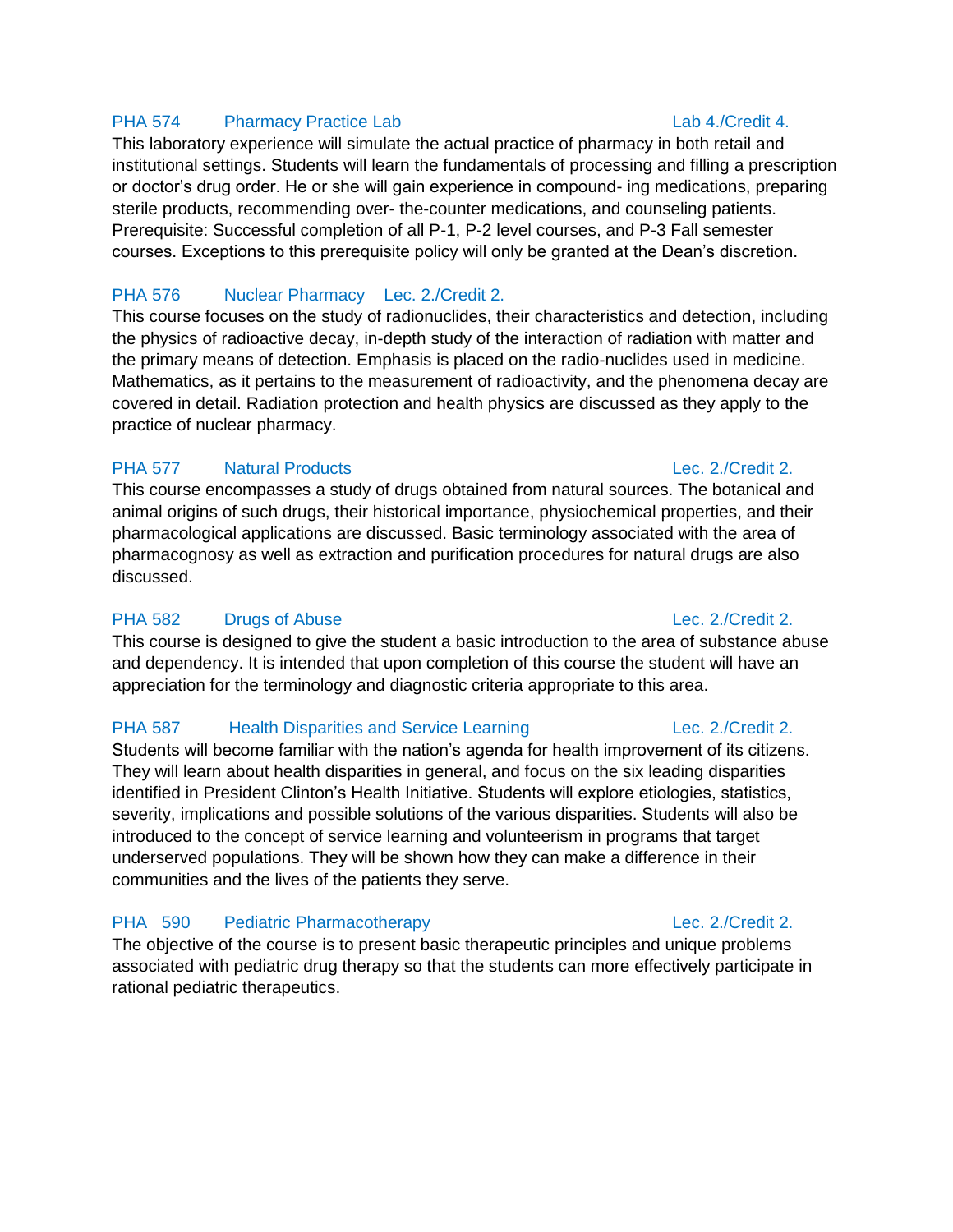# PHA 592 Advance Nutritional/Metabolic Support Lec. 2./Credit 2.

In this course, the physiological theories of metabolic support in various disease states will be presented. This background information will be utilized by the students as they develop experience in assessing the patient's metabolic status, estimating the patient's nutritional requirements and formulating appropriate enteral or parenteral feedings.

### PHA 594 Prescription Drug Therapy Review: Top 200 Drugs Lec. 2./Credit 2.

This course involves the study of the top 200 most commonly prescribed drugs. Students will learn trade names, generic names, available strengths, available dosage forms, appropriate dosing guidelines, common adverse drug reactions, patient counseling information and clinically significant drug-drug interactions.

# PHA 595 Clinical Oncology Clare 2. Credit 2.

This course provides an introduction to the pathology and treat- ment of neoplastic diseases with an emphasis on the patient and the application of clinical pharmacy concepts.

# PHA 597 Geriatric Pharmacotherapy **Lec. 2./Credit 2.**

This course will review the basic physiological changes occurring with increasing age and define their impact on pharmacokinetics of drugs in the geriatric patient. Managerial, pharmaceutical, and consultant aspects of pharmacy services provided to long term care facilities and alternate types of care available to the elderly patient will be emphasized. Health care issues impacting geriatric patient care and future trends in pharmacy services for geriatric patients will also be presented. Students will attend geriatric case study presentations of senior Pharm. D. students and participate in discussions to gain experience with therapeutic uses.

# PHA 650, 651, 652 Seminar I, II, III Seminar Sem. 1./Credit 1.

The Seminar Series is a three course requirement that is designed to provide students with the skills, techniques, and competencies required to successfully navigate the advanced clinical clerk- ship experiences. In addition this course provides the student an opportunity and experience in preparing and presenting pharmacy related topics to colleagues and other healthcare professionals in a formalized manner. Prerequisites: Successful completion of all P-1, P-2, and P-3 courses.

# PHA 670 Community Pharmacy Practice Experience (APPE) Credit 4.

An advanced pharmacy practice experience designed to assist the student in actively participating and experiencing the distributive functions of pharmacy in the community pharmacy practice setting. The community pharmacy practice setting experience is divided into six main areas of experience: prescription processing and compounding, over the counter products, patient counseling and education, pharmacy administration and management, pharmacy law, and team interaction/education. Prerequisite: Successful completion of P-3 level courses.

# PHA 671 Institutional Pharmacy Practice Experience (APPE) Credit 4.

An advanced pharmacy practice experience designed to assist the student in actively participating and experiencing the distributive functions of pharmacy in the institutional pharmacy practice settings. The institutional pharmacy practice experience is divided into seven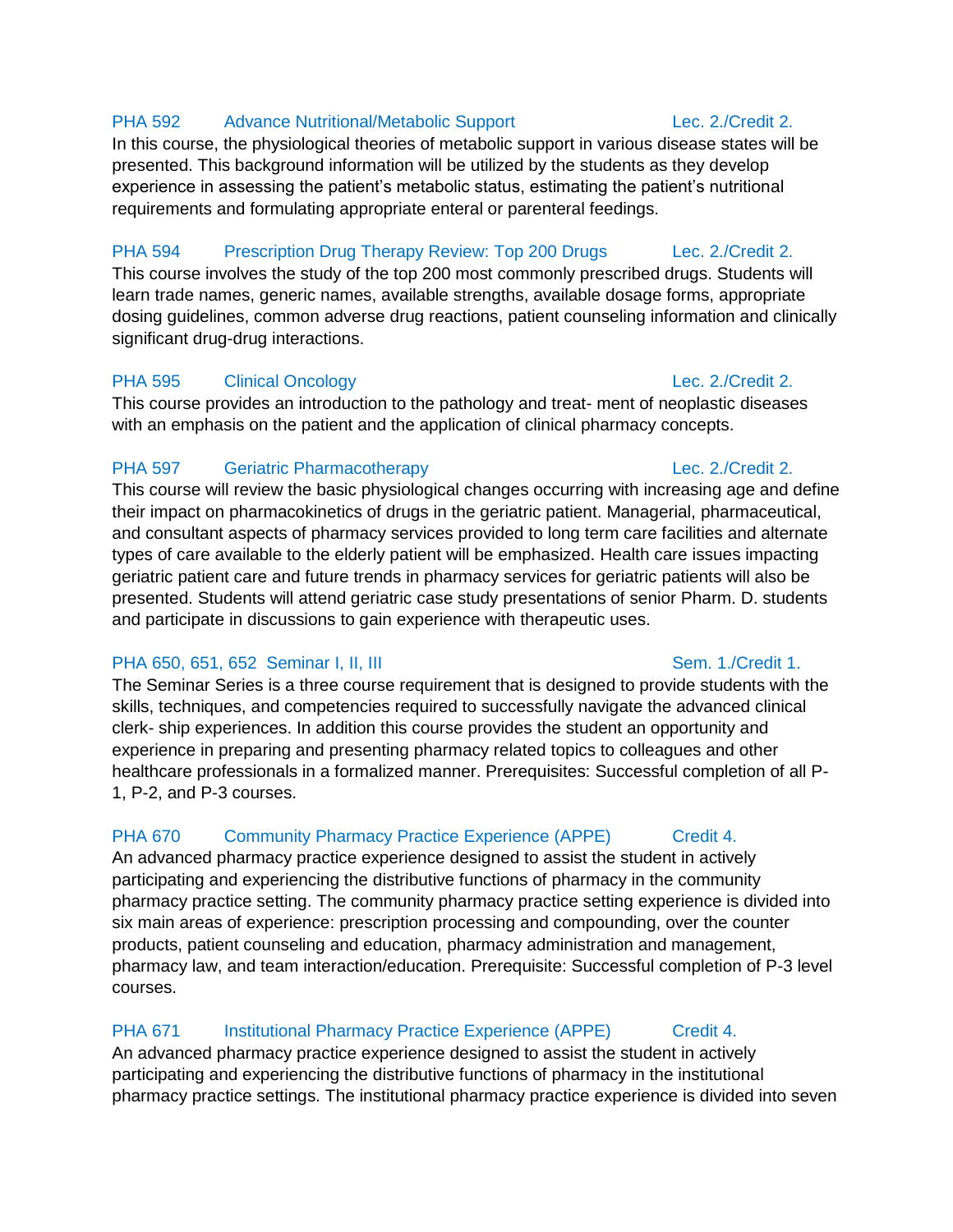main areas of experience: drug distribution, manufacturing activities, dissemination of drug and product information, patient counseling and education, pharmacy administration and management, pharmacy law, and team interaction/education. Pre- requisite: Successful completion of P-3 level courses.

# PHA 672 Community/Institutional Pharmacy Practice Experience (APPE) II Credit 4.

An advanced pharmacy practice experience designed to assist the student in actively participating and experiencing the distributive functions of pharmacy in the community, institutional, or other pharmacy practice settings, which provide distributive services of pharmaceuticals (nuclear pharmacy, long-term care, mail order, etc.). The pharmacy practice experience is designed to provide additional experience in the following areas: prescription processing and compounding, over the counter medications, drug distribution, manufacturing management, pharmacy law, and team interaction/ education. Prerequisite: Successful completion of P-3 level courses.

### PHA 683 Geriatrics **Credit 4.**

This course focuses on inpatient and/or outpatient experiences in the care of the elderly. Objectives will include developing medication care plans (MCP) for patients who have diminished blood flow in concert with multiple disease states, frailty of body and spirit, diminished mental capacity, diminished mobility, and reduction in use of senses (e.g. sight, hearing). Attention will also be focused on developing the most economical MCP for persons with reduced or limited income. Simultaneous assignment to several inpatient facilities, home health care agencies, or home bound patients is likely. An understanding of the impact of Medicare and other insurance plans on the ability to deliver the best MCP is an objective for all assignment areas. Prerequisites: Successful completion of all P-3 level courses.

### PHA 685 Administration/Management Credit 4.

This course is designed to expose the student to a variety of situations related to the running of a medical-related operation, including medical profession associations. The student will be paired with an administrative level preceptor from industry, chain pharmacy, hospital pharmacy, or professional organization. The five week rotation may be split among as many as three such experiences with no less than one week in any specific arena. Prerequisites: Successful completion of all P-3 level courses.

# PHA 690 Internal Medicine I Credit 4.

The Internal Medicine I advanced pharmacy practice experience is designed to provide the student exposure and experience in comprehensive treatment of disease states of adult patients being cared for in an institutionalized setting. In addition, students will utilize problem-solving skills, develop therapeutic plans, monitor lab values, and assess for drug interactions and adverse drug reactions. Prerequisites: Successful completion of all P-3 level courses.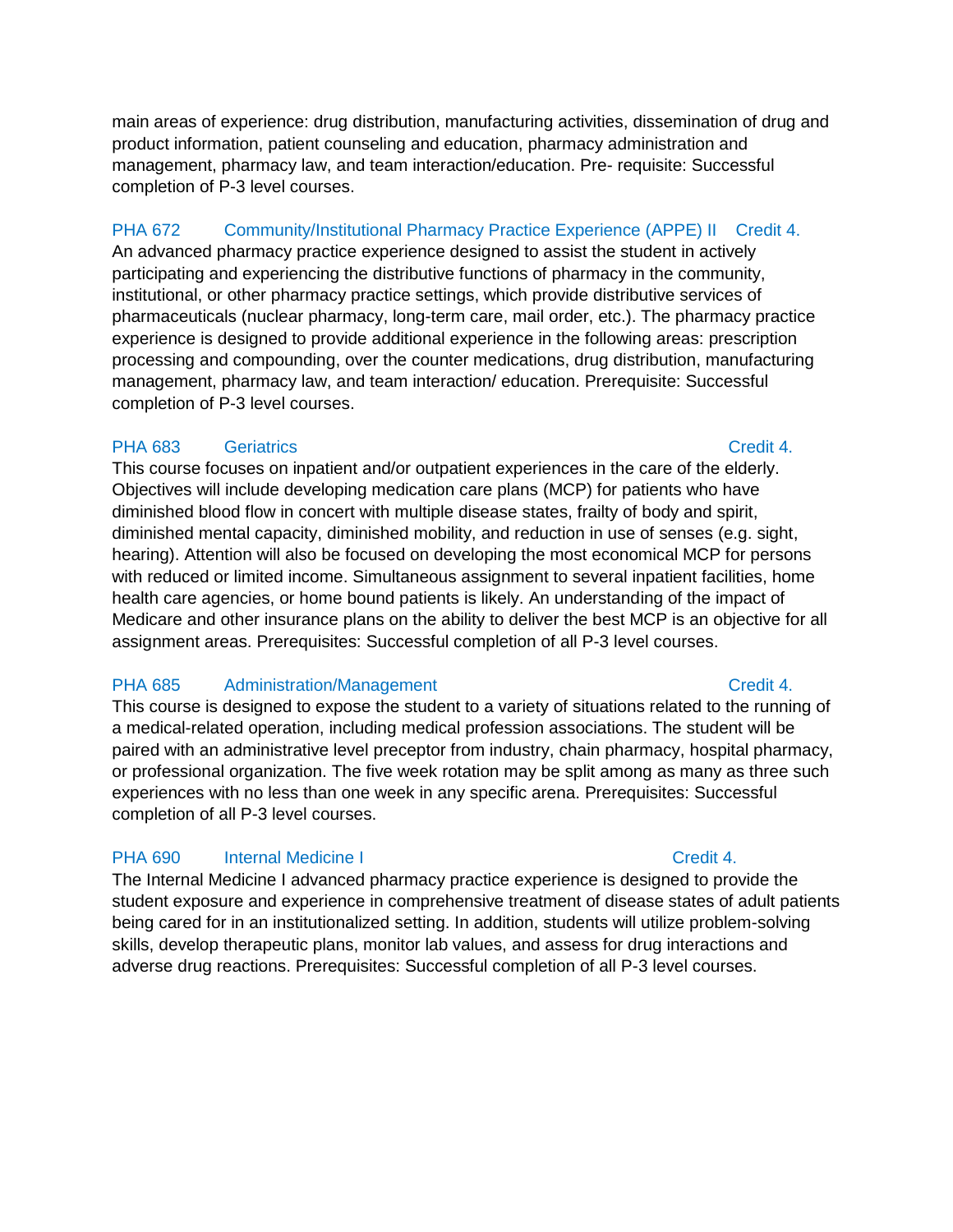### PHA 691 Ambulatory Care I Credit 4.

The Ambulatory Care I advanced pharmacy practice experience is designed to give students experience in treating patients who are typically not acutely ill in "out-patient" settings. These experiences could focus on the medication management of specific diseases (such as hypertension, diabetes, asthma, hyperlipidemia, etc.) or general care of patients with chronic conditions. Students will be involved in problem solving, patient medication counseling and therapeutic monitoring. In addition, they will address drug interactions, side effects, and compliance issues in the care of these patients. Prerequisites: Successful completion of all P-3 level courses.

### PHA 692 Ambulatory Care II Credit 4.

The Ambulatory Care II advanced pharmacy practice experience will focus on management of patients in specialized out-patient settings such as retail pharmacy, managed care, long-term care, home health care, and specialty clinics or programs. Prerequisites: Successful completion of all P-3 level courses.

### PHA 693 Pediatrics **PHA 693** Pediatrics **Credit 4.**

The pediatric advanced pharmacy practice experience provides students with the opportunity to learn how to effectively treat medical illnesses of infant and child patients. Students will learn the different treatment options and regimens utilized in this patient population and take into consideration the different pharmacokinetic profiles of drugs in infants and children. Common disease states that will be seen are pneumonia, asthma, epilepsy, diabetes, sickle cell, trauma, and other common childhood diseases. Prerequisites: Successful completion of all P-3 level courses.

### PHA 694 Psychiatry **PHA 694** Psychiatry **Credit 4.**

The psychiatric advanced pharmacy practice experience provides students experience in treating acute as well as chronic psychiatric patients. Emphasis is on the initiation of medication, therapeutic monitoring, as well as medication stabilization and long-term treatment of psychiatric patients. Students will learn how to dose, treat, and monitor patients with mood disorders, schizophrenia, substance abuse disorders, cognitive disorders and other clinical psychiatric disorders. Prerequisites: Successful completion of all P-3 level courses.

### PHA 695 Drug Information Credit 4.

This clerkship experience allows the student to serve as a primary provider of drug information in a structured environment that possesses both the resources and the faculty expertise in clinical information management and dissemination. Emphasis is placed on how to properly receive drug information requests, design and execute a systematic search strategy, assimilate the information retrieved, and formulate and communicate an appropriate response. The student continues to build their knowledge base of available drug information resources and gains practical experience in critically evaluating those resources. Students also prepare drug monographs and journal articles to further develop their medical writing skills. Prerequisites: Successful completion of all P-3 level courses.